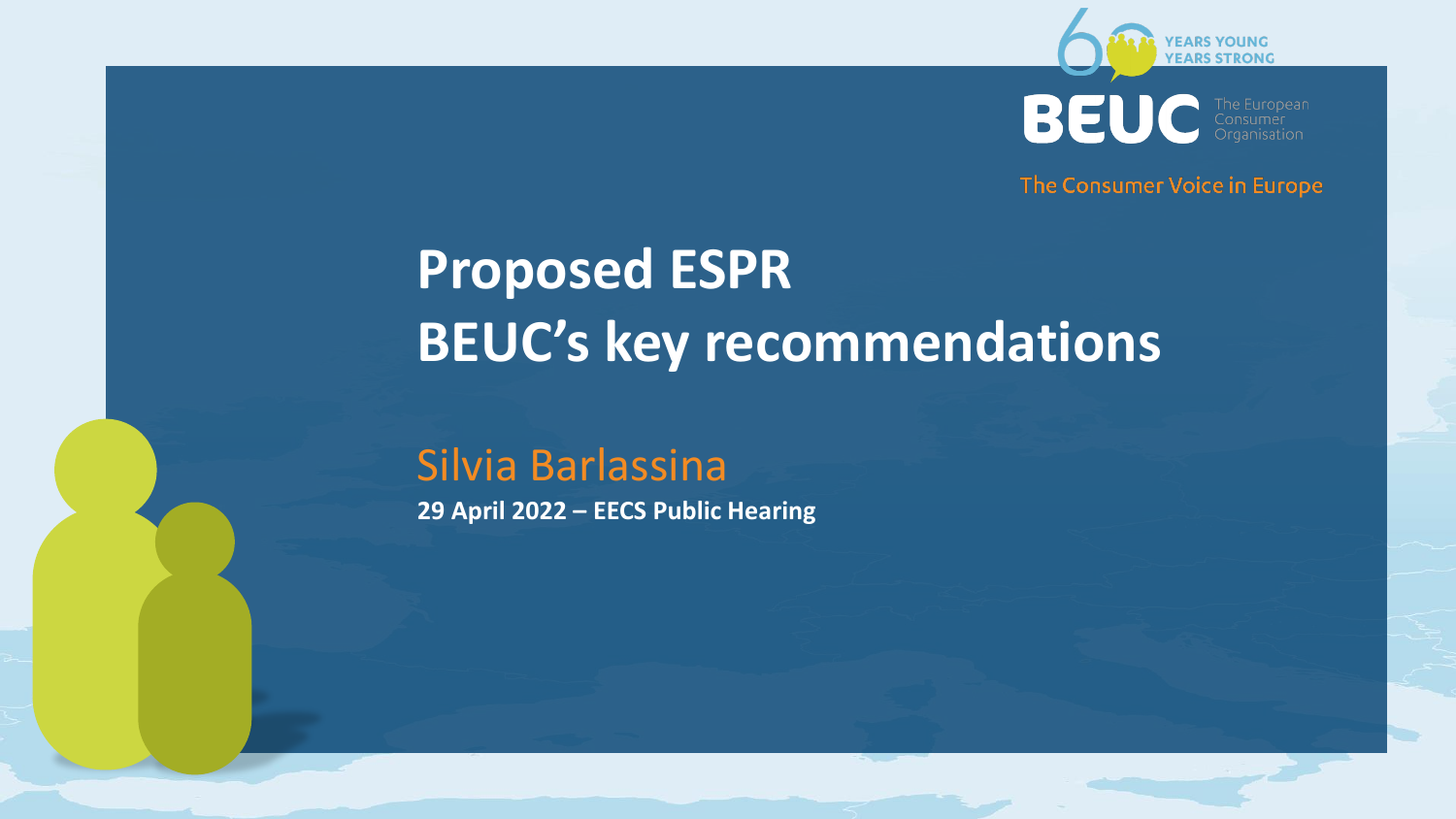

- **Bureau European des Unions de Consommateurs**
- **Established 1962 by consumer groups from 6 countries**
- **Now 46 members in 32 countries** → **EU27, Iceland, North Macedonia, Norway and Switzerland**
- **Mission = To represent consumers at the EU(ropean) level and defend their interests**
- **Funding = Membership fees(27%), EU operating grant (29%), EU projects (38%), Donors (5%), other income (1%)**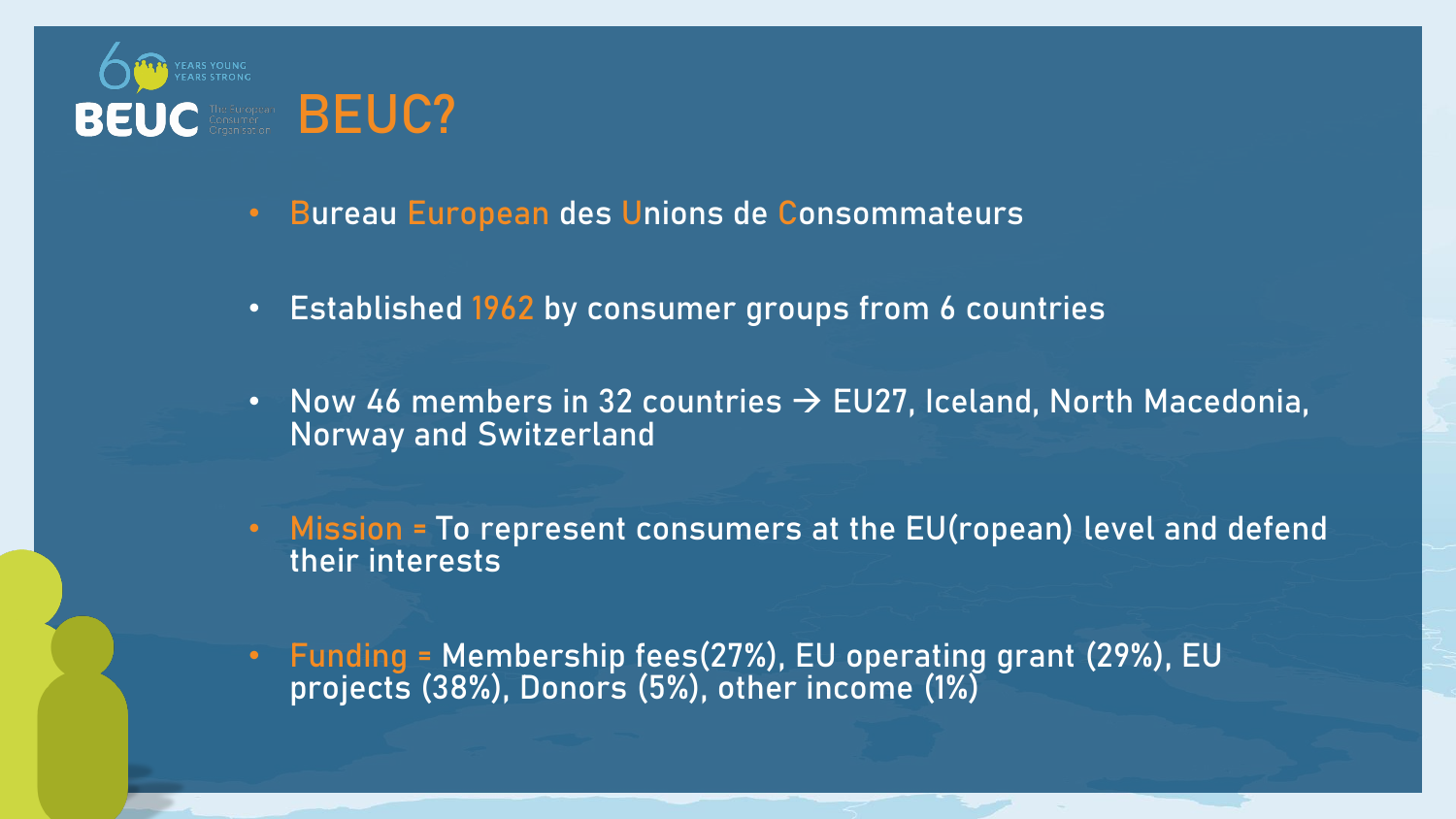

### **BEUC ERRICH STRANGER WHY IT MATTERS FOR CONSUMERS**



• **Builds on a success story**

• **Extends to most products**

• **Tackles more than energy efficiency** 

**BEUC, 2016; vzbv, 2021; Test Achats, 2022**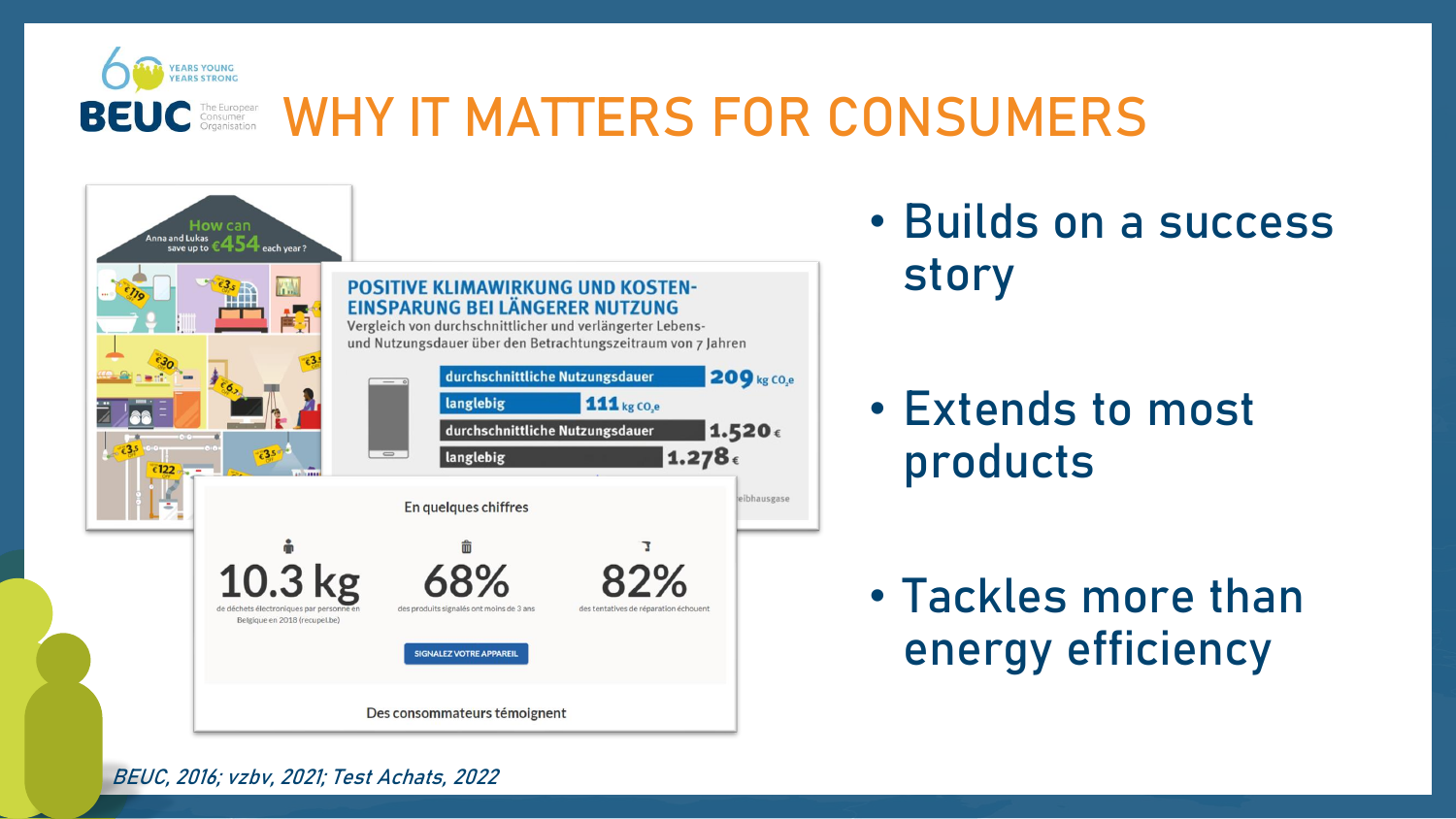

# **BEUC** CORRECTED **1. SWIFT IMPLEMENTATION IS A MUST**

- **Detailed plan for future implementation (products prioritisation & number of delegated acts)**
- **Horizontal requirements for common aspects**
- **No package approach & no voluntary agreements**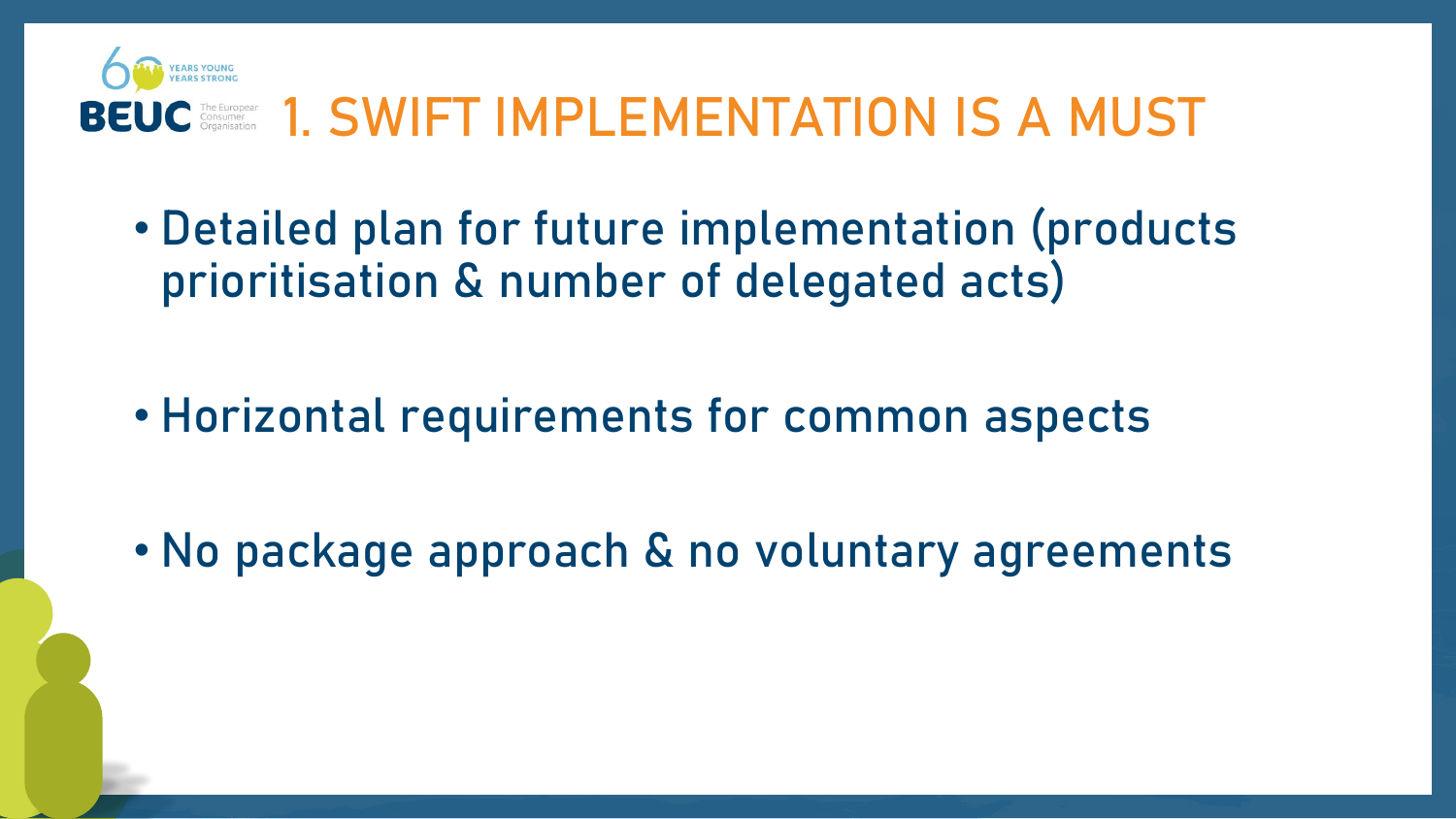

## **2. ADEQUATE RESOURCES TO ECODESIGN**

- **Lager scope of new ESPR**
- **EC and actors involved must be equipped with adequate resources**
- **Risk of delaying achievement of EU climate and sustainability objectives as well as benefits for consumers**

#### Eurocrats burn out under 'insane' Green Deal workload

Delivering on the numerous promises of the Green Deal is putting Commission staff under increased



**Politico, 25 June 2021; EEB,ECOS, Coolproducts, September 2021**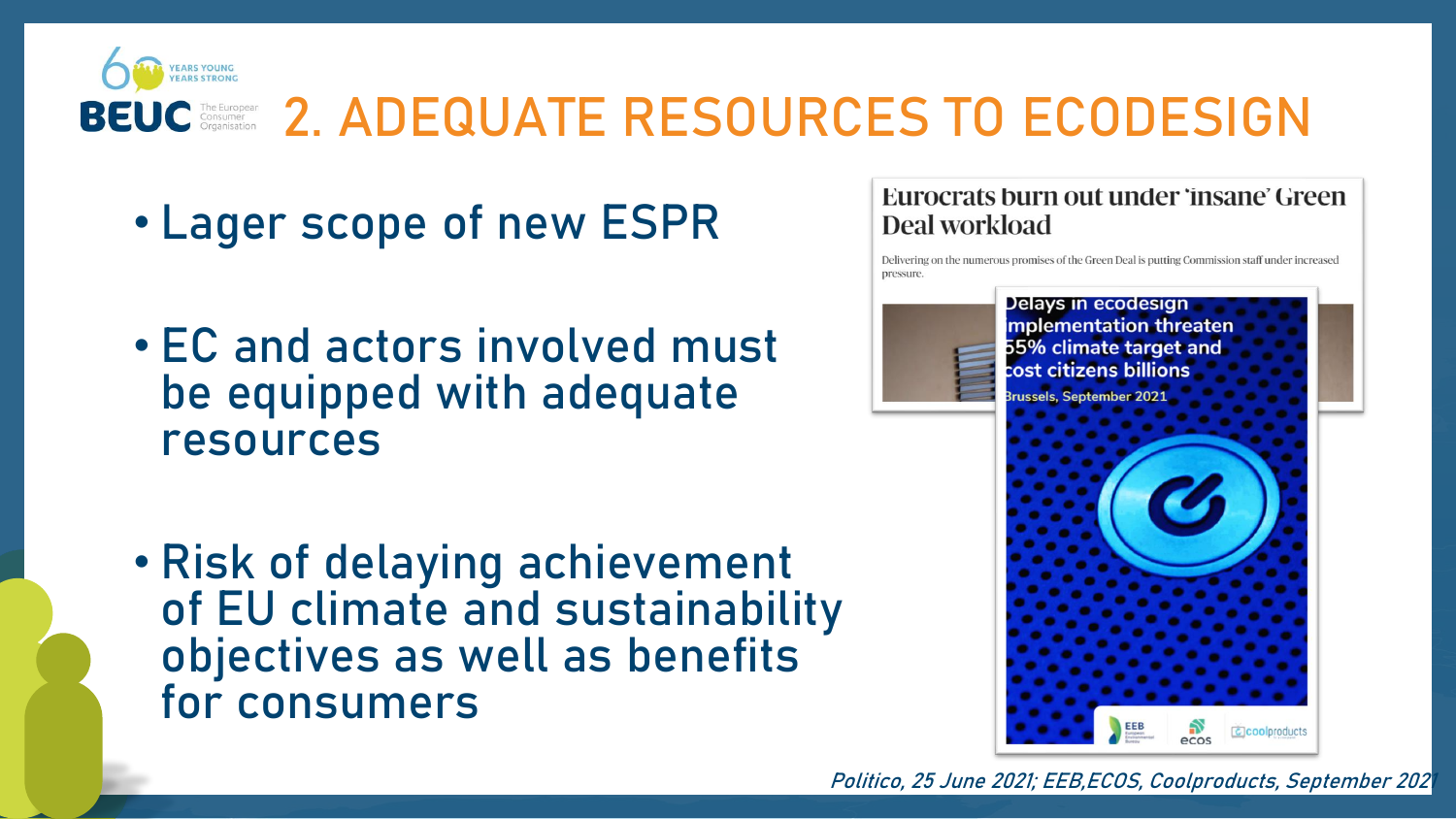

## **BEUC** ERRONG(ER) MARKET SURVEILLANCE

- **More resources to market surveillance authorities and custom controls**
- **Increased collaboration – EU-wide approach**
- **New testing and measurement methods to check new sustainability requirements**
- **Effective measures to address online marketplaces' responsibilities**



#### **Products from** online marketplaces continue to fail safety tests

Compilation of research on unsafe products from online marketplaces from 2021 and 2022.